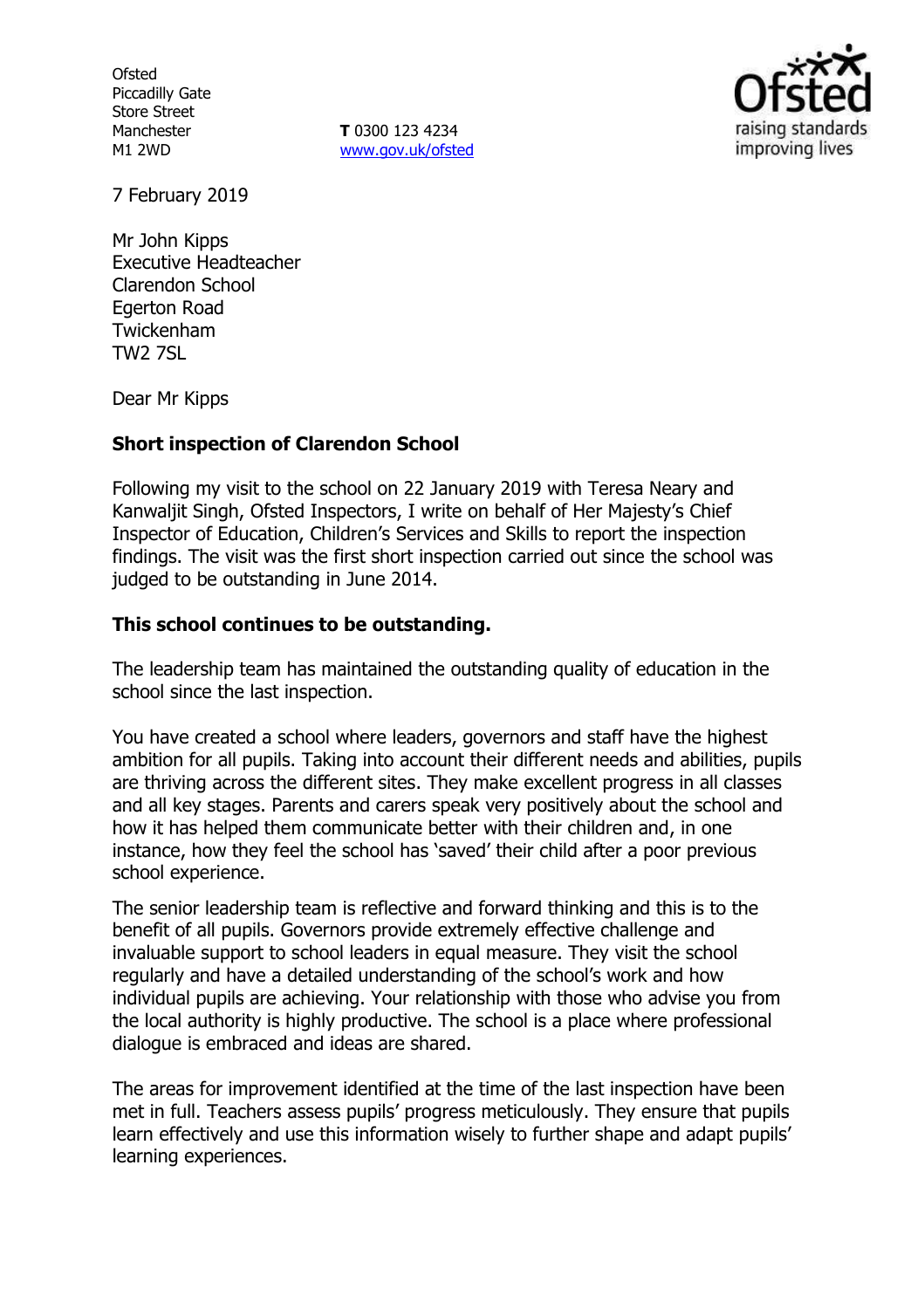

# **Safeguarding is effective.**

Leaders have ensured that safeguarding arrangements are fit for purpose. All staff have a clear understanding of the importance of safeguarding and they give it an appropriately high priority in the day-to-day running of the school. Leaders ensure that records are kept methodically and that staff are trained effectively to deal with safeguarding concerns as they arise.

Strong partnerships with other professionals mean that no issue is left unaddressed. Policies and procedures are relevant and these support staff in making the right decisions when helping pupils.

The curriculum is designed to ensure that pupils are taught about how to stay safe as they become increasingly independent young people. The school's work on online safety is particularly strong. Pupils report that they feel safe at school and know who to turn to if they are worried or have a problem.

# **Inspection findings**

- At the start of the inspection, we agreed to focus on three areas. These were: how well pupils use the strategies that they have been taught to continually improve and manage their behaviour, how well leaders use assessment to monitor pupils' progress and how well the curriculum is designed to meet the needs of all pupils.
- The first line of enquiry focused on what leaders are doing to ensure that, wherever possible, pupils are able to independently manage their behaviour for learning. This is because the ability to self-regulate is a vital aspect of communication for your pupils and an essential life skill.
- We found that because leaders have a clear understanding of pupils' individual needs, they are able to sensitively support pupils in making the right choices. This makes the school a calm and orderly environment where pupils are courteous and considerate of each other. The school's nurturing environment and the high-quality relationships between the pupils and the adults are evident in all classes and key stages.
- The school's strategies for ensuring ongoing improvements in self-regulation are based on the patterns and trends observed over time. Using this information, the school has put in place plans for individual pupils to secure changes that have been sustained. Pupils who would previously have needed higher levels of adult intervention and support now show increased levels of independence and motivation.
- In addition to these plans, the school also uses restorative justice in order to help pupils learn from their experiences. Pupils report that this helps them make sense of their behaviour and the impact it has on others. They feel behaviour is positively managed in the school. The school's initiative of promoting family therapy has helped family members across the generations talk and communicate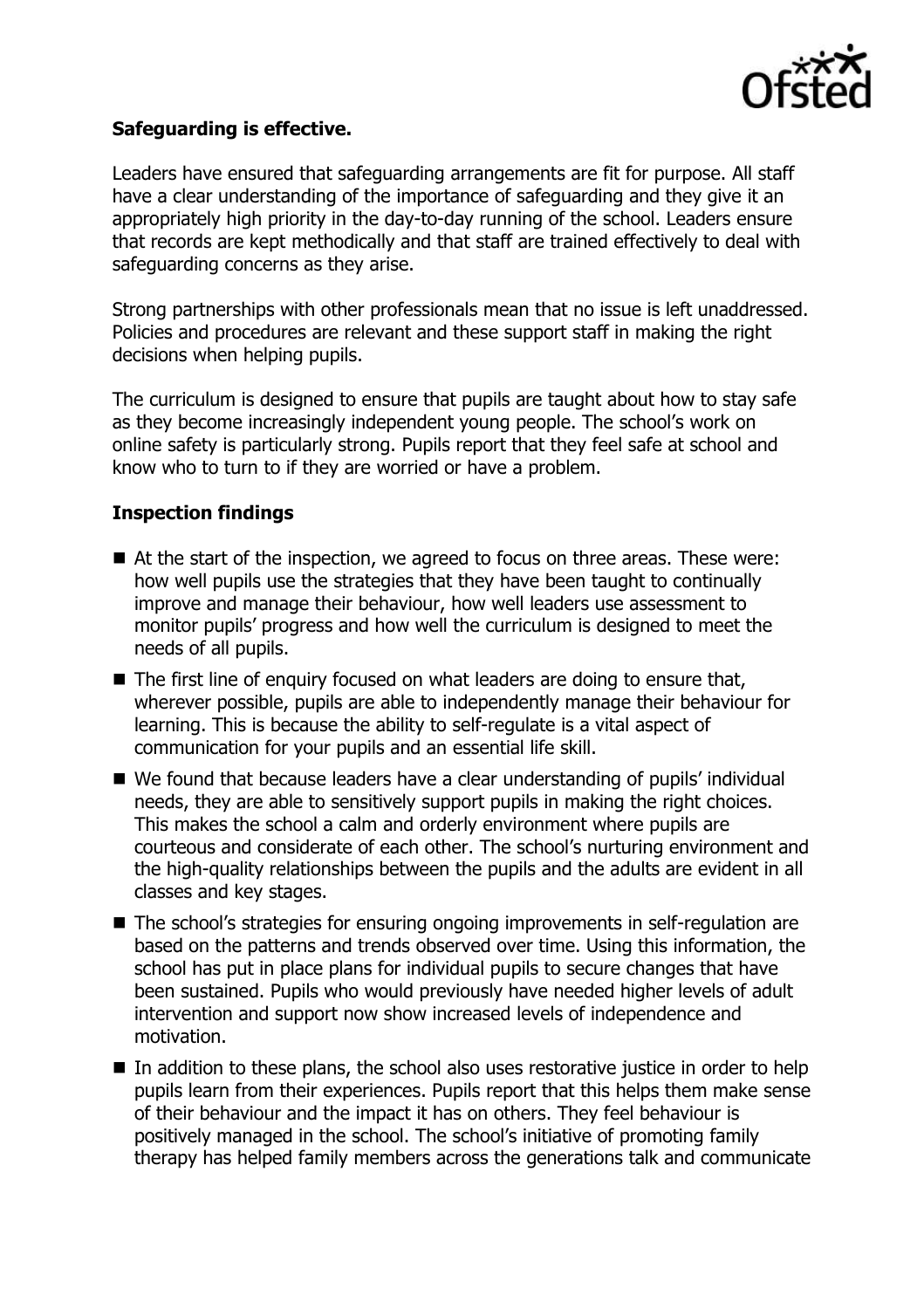

more effectively. Those who spoke with inspectors said that these approaches have benefited all their family members.

- The second line of enquiry was about how leaders use assessments to ensure that all pupils are challenged to make the best possible progress in their academic and personal development. This was an area for development at the time of the previous inspection.
- The school's assessment systems are well understood by staff and pupils alike. Staff monitor pupils' progress systematically. Senior leaders use this assessment information in a highly analytical way, which secures an in-depth understanding of how well pupils are achieving. As a result of this, all groups of pupils make equally strong progress.
- Teachers' effective planning and assessments lead to very strong outcomes in reading,writing and mathematics. The vast majority of pupils meet their targets, and some exceed them. These outcomes are checked both in school and also against the outcomes of pupils in other similar schools. This is to make sure that they compare favourably and that targets are suitably aspirational. During this moderation process, teachers' judgements have been found to be accurate and standards high.
- Leaders should continue to refine the assessment systems in light of the new statutory frameworks. They are already working to adapt these systems to ensure that they remain relevant and useful for all.
- The final line of enquiry focused on the curriculum and how well it meets the needs of all pupils. This was because you have told me that there have been significant changes since the previous inspection and that these have had a positive impact on pupils' outcomes.
- Leaders and teachers are extremely careful in the design and implementation of the stimulating curriculum. They have ensured that it is carefully matched to pupils' different needs. Teachers consider what pupils can already do and include the use of therapeutic support to help pupils access their learning to further improve outcomes. All pupils leave the school with a mixture of academic and vocational qualifications that are relevant to their next stage of education or training.
- The curriculum also sets in place timely and robust systems to support pupils in developing life skills. These systems show real strength in preparing pupils for life outside school and independent living. The curriculum is rich, with useful and meaningful experiences, both in school and out. However, leaders can do even more to embed these skills effectively within the wider curriculum and are continually working to do so.

## **Next steps for the school**

Leaders and those responsible for governance should ensure that:

■ all staff make opportunities to embed the life skills programme in all subject areas